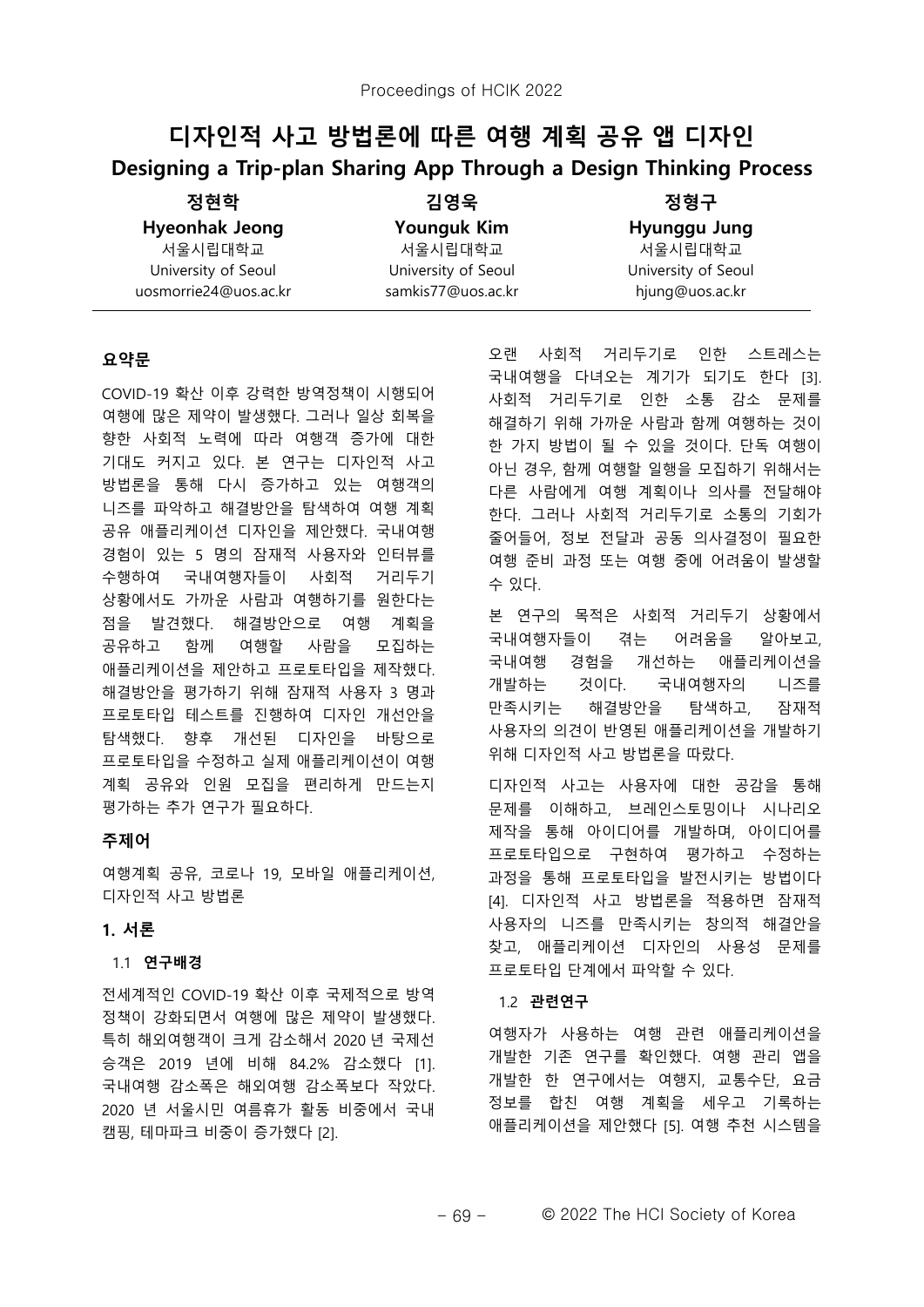#### Proceedings of HCIK 2022

| SAY                                                                |                                                 |                                             |                                                                                                                                                   | <b>THINK</b>                                        |                                                     |                                                      |                                            |
|--------------------------------------------------------------------|-------------------------------------------------|---------------------------------------------|---------------------------------------------------------------------------------------------------------------------------------------------------|-----------------------------------------------------|-----------------------------------------------------|------------------------------------------------------|--------------------------------------------|
| 코로나상황이긴<br>하지만, 평일날<br>여행을 해서 인적도<br>드물고 해서<br>마음편히 놀다<br>왔다.      | 여행방법에<br>차별을 두지<br>않고 여러가지<br>유형의 여행을<br>하고 싶다. | 갑자기<br>확진자가<br>이렇게 많아질<br>줄 몰랐다.            | 명소, 맛집잘은데를<br>가고실유계 단연하대 미래올<br>간다면, 근데 사랑이 중 많이<br>있으면 중 허려지는 건<br>사실이어용 구매 매행을<br>간을때 굳이 사랑이 많다고<br>안가거가 그런던 것<br>가지는않고 마음속으로 좀<br>219801 68 03 | 요즘같은<br>상황에서는<br>주말모다는<br>평일에 여행을<br>해야 할 거 같다      | 사람들이 몰리는<br>고정된 장소보다.<br>자유롭게 위치<br>선정이 가능해야<br>한다. | 코로나 때문에 친한<br>사람들과 추억을<br>쌓지 못했는데<br>여행으로 메꿔소<br>좋다. | 이렇게 사람이<br>많으면 확진자랑<br>나랑 동선이<br>겹칠지도 모른다. |
| 일을 할 때 항상<br>마스크를 쓰고<br>있고, 퇴근 후에도<br>동료들이랑<br>어울리기도<br>쉽지않아 갑갑하다. | 코로나 때문에<br>못 보다가<br>이렇게 만나니<br>좋다.              | 유명 식당 찾지<br>말고 차 타고<br>가다가 보이는<br>데서 먹자     | 여행 시.<br>식당이나<br>카폐를<br>이용하는 것이<br>쉽지않다.                                                                                                          | 일상에서의<br>갑갑함을<br>여행을 통해<br>해소 하고 싶다                 | 코로나 상황이라<br>식당이나 카페<br>이용시 실내보단<br>실외가 좋다.          | 조금 아쉽긴<br>하지만 아전을<br>위해서라면<br>아무데서나<br>먹어도 괜찮다.      | 여행인데 못<br>가는 곳이<br>있어서<br>아쉽다.             |
| 여행시,<br>숙박시설이<br>별로면 여행에<br>대한 만족도가<br>떨어진다.                       | 여행 지 이동시.<br>안전하게<br>이동하려고<br>한다.               | 여기는 사람이<br>딱 봐도<br>많아보이니<br>가지 말자           | 여행지에 갔을<br>때 사람이 많다.<br>그러면 어쩔 수<br>없는 것 같고                                                                                                       | 숙소의 위생상태.<br>인원 밀진도.<br>주변관광명소와의<br>근접성이 좋아야<br>한다. | 대중교통을<br>사용할 경우,<br>코로나로 부터<br>안전하지 못할<br>수 있다.     | 사람이 많은<br>곳으로 가면<br>확진자랑 동선이<br>견침지도 모른다.            | 사람이 좀<br>많은 것<br>같은데<br>괜찮을까?              |
| DO.                                                                |                                                 |                                             |                                                                                                                                                   | FEEL                                                |                                                     |                                                      |                                            |
| 평일 위주로 여행<br>계획을 수립하고.<br>같이 여행을<br>계획하는 친구들과<br>일정을 잘<br>조율한다.    | 자유롭게<br>장비만 있으면<br>위치를 선정 할<br>수 있는 캠핑을<br>한다   | 오랜만에<br>친구를 만나<br>여가시간을<br>보냄               | 사람 몰리는<br>곳을 피해서<br>다님. 동선을<br>제한함                                                                                                                | 여행정보<br>검색이<br>어려워서<br>불편하다.                        | 자차를<br>이용하는<br>편이 안심이<br>된다.                        | 어떤<br>숙박시설이<br>있는지<br>궁금하다.                          | 유명<br>관광지에는<br>사람이 몰릴까<br>불안하다.            |
| 조용하고 경치<br>좋고 공기 좋은<br>곳을 찾아서<br>갑갑함을<br>씻는다                       | 유명 식당을<br>여행 계획에<br>포함시키지<br>않음                 | 사람이 많아<br>보이는 곳으로<br>가는 여행<br>계획에 반대함       | 자차를<br>이용한다.                                                                                                                                      | 자차를<br>쓰는 편이<br>편안하다.                               | 인기 있는<br>여행지가<br>궁금하다.                              | 사람이 너무<br>몰리는 맛집을<br>피했지만<br>아쉽다.                    | 자차를<br>사용해<br>편하다.                         |
| 인터넷상의<br>숙소정보와<br>후기를 최대한<br>참고 하여 숙소<br>정보를 파악하다.                 | 예상치 못하게<br>사람이<br>몰리더라도<br>그냥 여행한다.             | 식당이나<br>카폐방문 전,<br>최대한<br>인터넷으로<br>시설을 살펴본다 |                                                                                                                                                   | 오랜만에<br>친구를 만나<br>반갑다.                              | 사람들을<br>자주 많이<br>만나지 못해<br>아쉽다.                     | 사람이 몰리면<br>COVID-19 전염<br>위험이 있을까<br>불안하다.           |                                            |

 $I$  1.  $R$   $I$   $I$   $R$ 

표 1. 인터뷰 대상자

| 번호              | 성별 | 직업   | 연령   | 연간 국내여행<br>빈도 |
|-----------------|----|------|------|---------------|
| IP1             | 여성 | 교사   | 20 대 | 4 회           |
| IP <sub>2</sub> | 남성 | 대학생  | 20 대 | 1 회           |
| IP3             | 남성 | 엔지니어 | 30 대 | 5 회           |
| IP4             | 여성 | 주부   | 40 대 | 4 회           |
| IP <sub>5</sub> | 여성 | 교사   | 50 대 | 3 회           |

개발한 한 연구에서는 검색 정보나 SNS 정보를 활용하여 개인 선호도를 파악하고 여행지를 추천하는 시스템을 제안했다 [6]. 디자인 프로세스를 통해 단독자유여행 애플리케이션을 개발한 한 연구에서는 여행을 즐기는 사람들을 대상으로 인터뷰를 진행하고, 단독자유여행 경험을 개선할 수 있도록 사용자 중심 애플리케이션을 개발했다 [7]. 이 애플리케이션은 여행 일정 공유 기능을 포함하지만 일행 모집까지 고려하지는 않았다. 또한, 이 선행 연구들은 잠재적 사용자를 대상으로 애플리케이션을 테스트하지 않아서 사용성 문제가 있을 수 있다.

디자인적 사고 방법론을 활용하여 애플리케이션 디자인을 제안한 선행 연구에서는 잠재적 사용자들을 대상으로 인터뷰가 진행되었다 [8-10]. 이어서 인터뷰 결과를 부석, 공감하는 과정을 통해 문제를 정의하고, 프로토타입으로 애플리케이션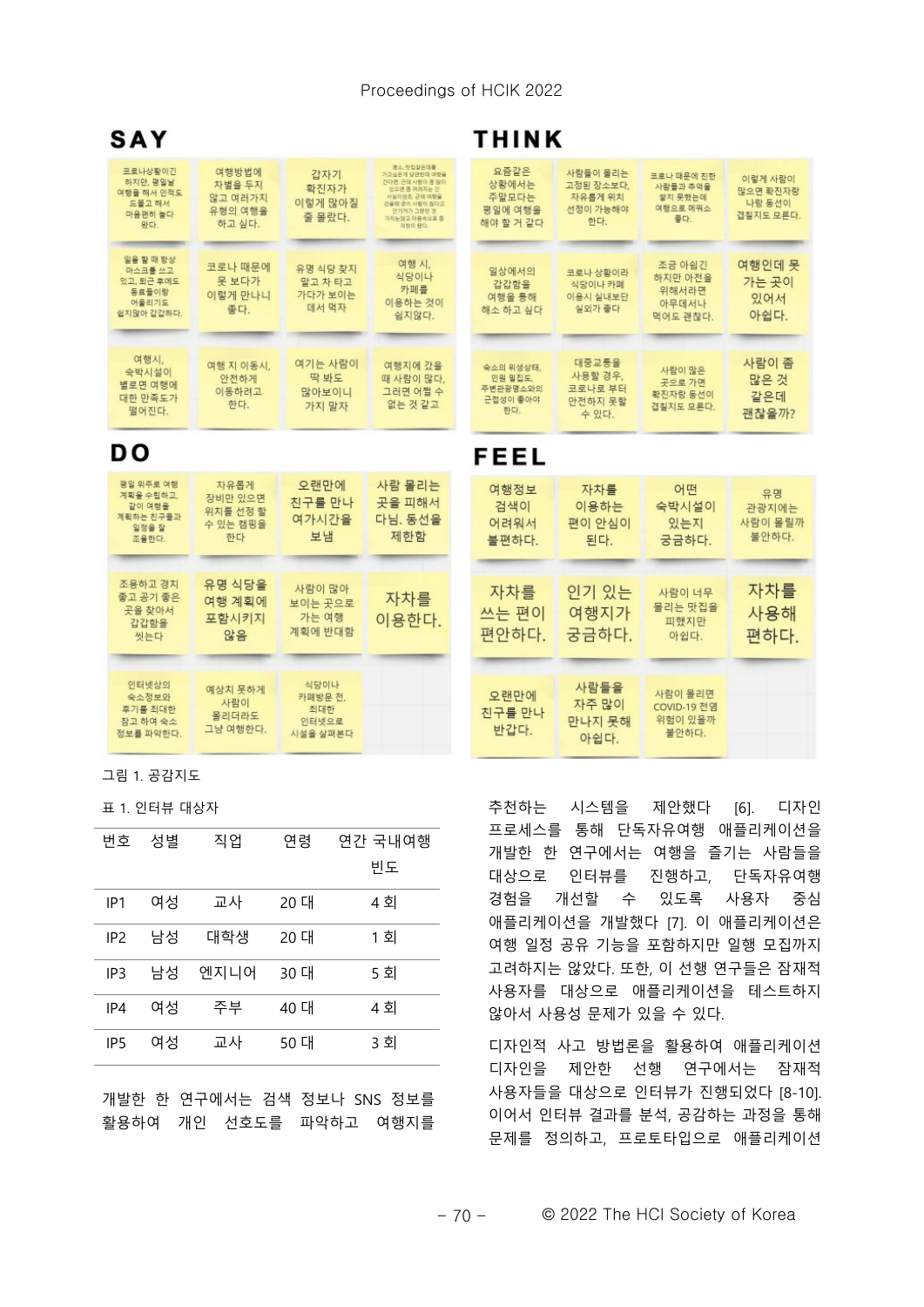디자인을 평가하고 개선했다. 활동적 장년을 위한 개별체력맞춤 자유여행계획 앱을 제안한 한 연구에서는 인터뷰를 통해 액티브 시니어들의 여행 니즈를 파악하고 만보기 기록을 이용해 체력에 따라 걸어서 여행할 수 있는 여행루트를 추천하는 애플리케이션을 제안했다 [11].

선행 여구와 상용 앱은 주로 여행지 추천, 여행 계획 관리에 집중되어 있고, 여행 계획을 공유하여 일행을 모집하는 애플리케이션 디자인에 대한 연구가 부족했다.

#### **הؿ 2.**

디자인적 사고 방법론을 따라 공감, 문제 정의, 아이디어 도출, 프로토타입 제작 및 테스트를 수행했다. 2.1 절에서 인터뷰를 통한 공감 및 니즈 파악을 통해 문제 정의, 2.2 절에서 니즈를 만족시키는 아이디어를 도출, 2.3 절에서 아이디어를 구현한 프로토타입 제작 및 테스트 과정과 결과를 설명했다.

#### 2.1 문제 정의

여행 니즈를 파악하기 위해 국내여행 경험이 있는 여성 3 명, 남성 2 명을 대상으로 인터뷰를 진행했다. [표 1]은 인터뷰 대상자의 인구통계학 정보이다. 인터뷰 질문은 최근 국내여행 경험, 선호하는 여행 방식, 여행지 또는 교통수단 선정 과정에서 중요하게 고려하는 요소가 무엇인지에 대한 질문으로 구성했다.

총 5 명을 대상으로 한 인터뷰 결과로 국내여행 경험에 대한 [그림 1]의 공감지도를 만들었다.  $\overline{a}$  공감지도는 인터뷰 대상자의 말, 행동, 생각, 느낌을 인터뷰 내용에서 그대로 옮기거나, 옮긴 내용으로부터 추론하여 작성했다. 인터뷰 결과와 공감지도로부터 인터뷰 대상자들의 니즈와 그 니즈에 관한 통찰을 얻고, 니즈와 통찰로 Point-of-View (POV) 문장을 구성하여 문제를 정의했다 [표 2].

#### 2.2 아이디어 도출

발견된 니즈를 만족시키는 해결방안을 찾기 위해 브레인스토밍을 통해 POV 로부터 How Might We (HMW) 질문을 10 개 작성했다. 그리고 질문이

표 2. 니즈, 통찰, Point-of-view (POV)

| 니즈 | 1) 가까운 사람들과 여가활동 함께하기       |
|----|-----------------------------|
|    | 2) COVID-19 전염 위험을 회피할 수 있는 |
|    | 여행지 정보(방문자 수, 야외시설 유무) 얻기   |
|    | 3) 사회적 거리두기, 독립적 공간을 확보하기   |
|    | 1) COVID-19 전염 위험을 회피할 여행   |
|    | 정보를 미리 찾는 것을 어려워한다.         |
|    | 2) 안전하게 여행하기 위해 인파가 붐비지     |
| 통찰 | 않는 곳이나 야외공간을 선호한다.          |
|    | 3) COVID-19 가 걱정되더라도 여행을    |
|    | 포기하지는 않는다.                  |
|    | 4) 사회적 거리두기로 인한 스트레스와       |
|    | 친목활동 부족을 해소하기 위해 여행한다.      |
|    | COVID-19 로 인한 사회적 거리두기      |
|    | 상황에서 여행하는 사람들은 친목활동을        |
|    | POV 유지하고 힐링하는 시간을 갖고자 한다.   |
|    | 그래서 다양한 매체를 통해 여행 정보를       |

표 3. 선정된 HMW 질문과 해결방안

미리 수집하기 워한다.

| <b>HMW</b>                            | 해결방안                     |
|---------------------------------------|--------------------------|
| 어떻게<br>하면 여행지<br>시설에 있는 사람이 몇         | 예약제로 운영되는<br>식당에는 예약자/고객 |
| 명인지 전달할 수<br>있을까?                     | 현황을 보여주기                 |
| 어떻게 하면 사회적                            | 휴가일정 공유 게시판을             |
|                                       | 거리두기 상황에서 만들어 여행 계획을     |
| 여행을 기획하고 공유하기                         |                          |
| 진행해서 친목활동을                            |                          |
| 잘 유지할 수 있을까?                          |                          |
| 하면<br>어떻게                             | 식당의<br>방역                |
| 야외공간이 확보되어                            | 체크리스트가 표시되는              |
| 있고, 위생관리가 잘<br>되고 있는 식당을 찾을<br>수 있을까? | 지도 앱 사용하기                |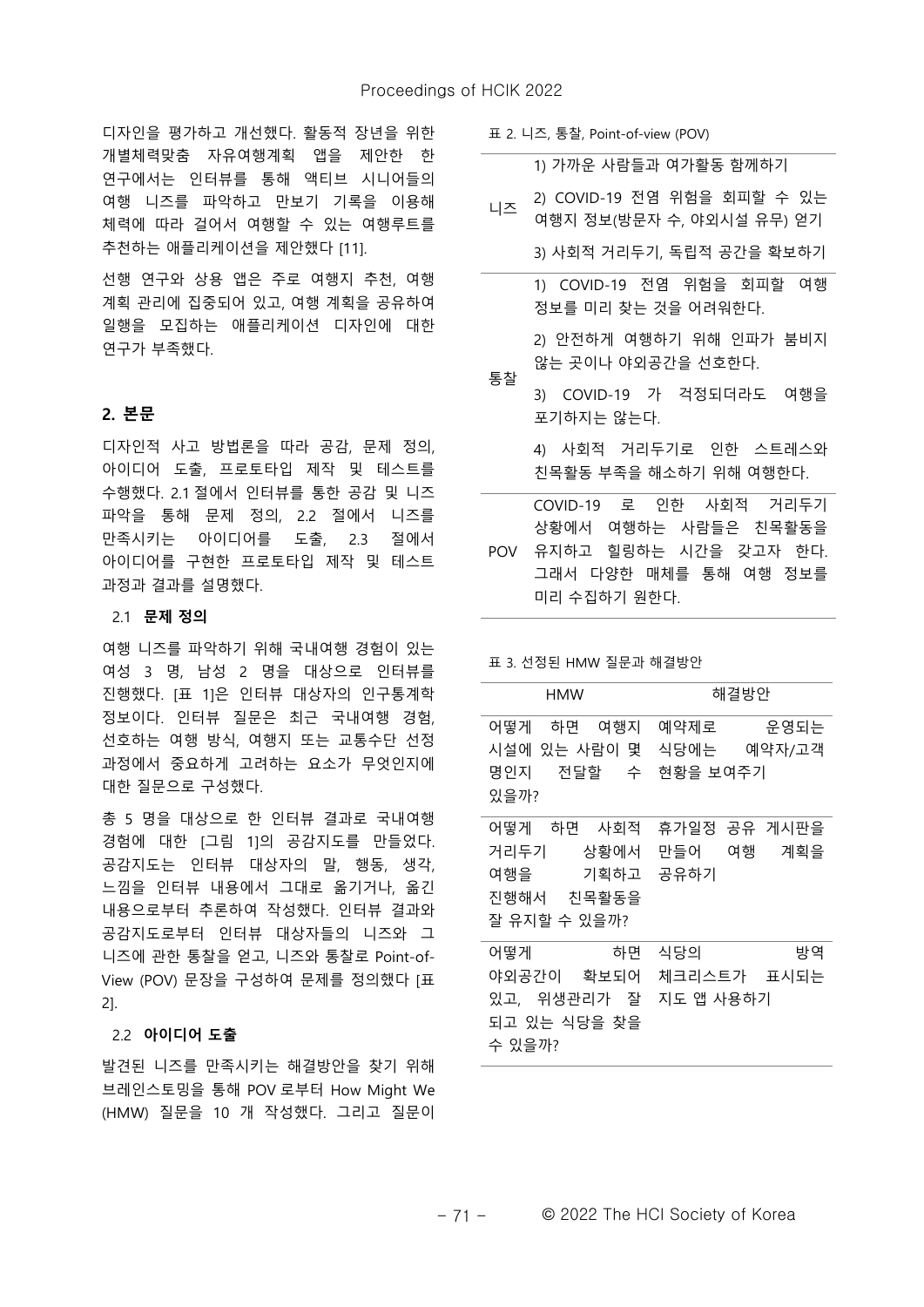문는 범위가 너무 넓지 않으며, 다양한 아이디어를 이끌어낼 수 있을 것이라고 기대되는 3 개의 HMW 질문을 선정했다. 3 개의 HMW 질문에 대해 각각 10 개의 해결방안을 제안하고, 그 중에서 3 개의 해결방안을 선정했다 [표 3]. 각 해결방안이 타당한 가정을 기반으로 제안되었는지 검증하기 위해 국내여행 경험이 있고 이전 인터뷰에 참여하지 않은 3 명의 잠재적 사용자와 각각 1 개의 경험 프로토타이핑을 진행했다. 경험 프로토타이핑을 통해 가정을 검증하고 문제를 발견할 수 있다 [12].

첫 번째 아이디어는 여행지 시설에 있는 인원 수를 미리 파악하기 위해, 국내여행자에게 여행지 주변에 있는 예약제로 운영되는 식당의 예약자와 고객 현황을 보여주는 것이다. 이 해결 방안은 사용자가 예약자 현황을 신뢰하며, 예약한 고객은 개인정보 공개를 불편하게 여기지 않아야 한다는 가정을 기반으로 한다. 그러나 경험 프로토타입 테스트 결과 사용자는 예약자 현황이 여행 기간까지 그대로 유지될 것이라고 생각하지 않았으며, 자신의 예약 여부를 공개하는 것을 불편하다고 응답하여 이 가정들은 타당하지 않았다.

두 번째 아이디어는 여행을 기획하고 친목활동을 유지하기 위해, 국내여행자가 여행 계획을 미리 가까운 사람들에게 공유하는 것이다. 이 해결방안의 가정은 휴가 일정을 공유하면 가까운 사람들과 휴가를 함께 계획하고 여행한다는 것으로 경험 프로토타입 결과 타당했다. 그러나 다른 사람의 여행 계획에 적극적으로 참여할 것이라는 가정은 검증하지 못했다.

세 번째 아이디어는 위생관리가 잘 되고 있는 식당을 찾기 위해, 국내여행자가 여행지 식당의 방역 체크리스트를 열람할 수 있도록 하는 것이다. 경험 프로토타입 테스트 결과, 이 해결방안의 가정 중에서 사용자가 방역 체크리스트가 잘 준비된 음식점을 선호한다는 점은 확인했으나, 식당이 방역 체크리스트 관리에 협조하지 않을 수 있다는 문제를 발견했다.

잠재적 사용자를 대상으로 한 경험 프로토타입으로 각 해결방안의 가정을 검증한 결과, 비교적 타당한 가정들을 기반한 두 번째 아이디어를 최종 해결방안으로 선정했다.



#### 그림 2. 디자인 스토리보드

사용자는 여행 계획을 공유하는 애플리케이션을 통해 가까운 사람들의 여행 일정을 미리 알 수 있고, 여행 정보를 얻을 수 있다. 또한, 여행 경험을 공유하면 가까운 사람과 여행을 함께할 수 있다는 점을 경험 프로토타입 테스트를 통해 확인했다. 애플리케이션 디자인을 만들기 위해, 사용자가 애플리케이션으로 수행할 다음 세 가지 과업을 만들었다.

- $\cdot$  다른 사람의 여행 계획을 보고 참가 신청하기
- $\cdot$  여행 계획을 다른 사람에게 공유하기
- $\bullet$  새 여행 계획을 작성하기

사용자는 각 과업을 수행하며 2.1 절의 인터뷰에서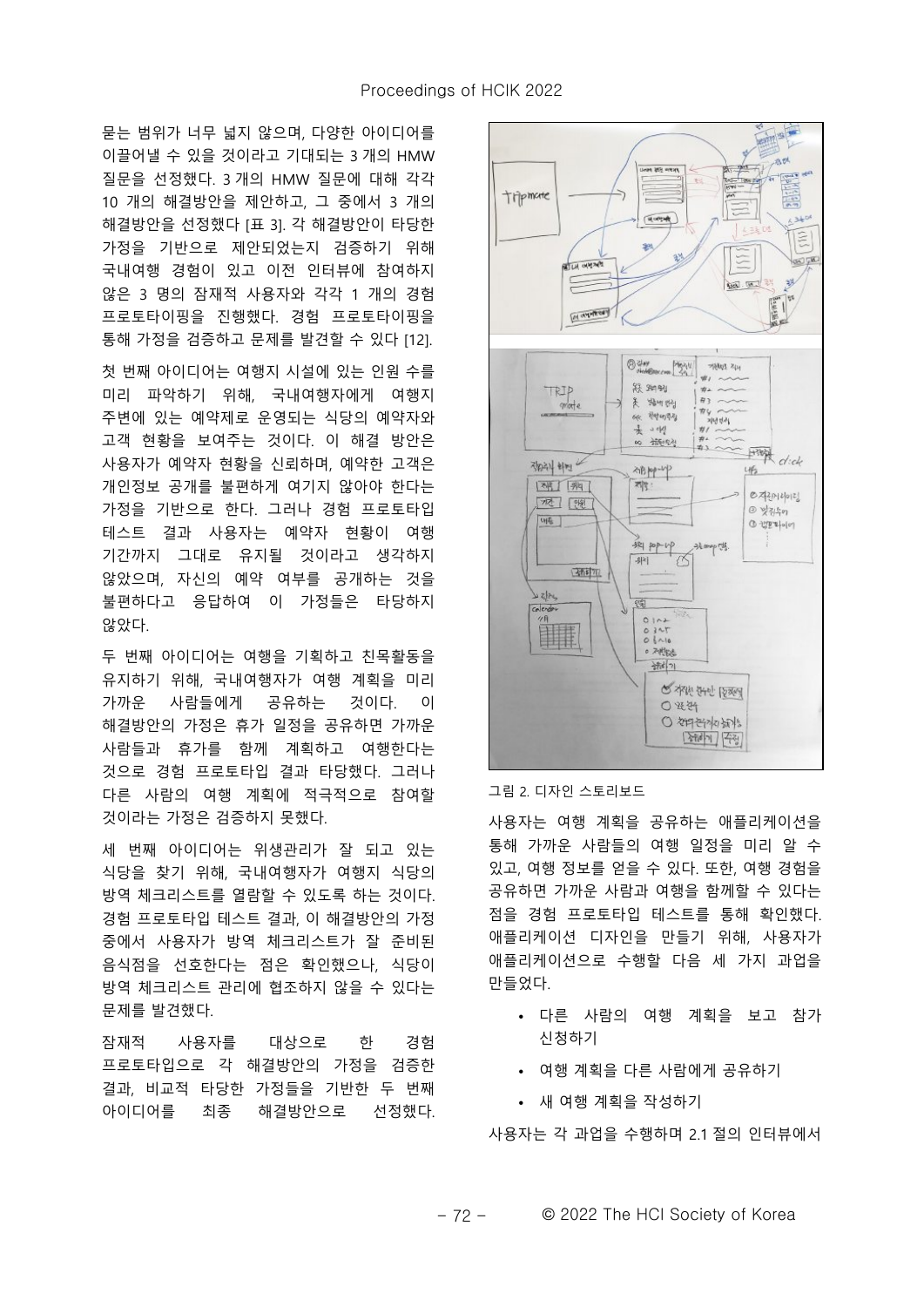#### Proceedings of HCIK 2022



그림 3. 여행계획 열람 화면

| 여행 제목 |                             |   |     | 스키 2박 3일 |    |               |                |              |                |
|-------|-----------------------------|---|-----|----------|----|---------------|----------------|--------------|----------------|
| 창소    | 인원 수                        | ÷ | 강원도 |          |    |               | $3 - 5 =$      |              | ÷              |
| 기간    |                             |   | K   |          |    |               | 2021년 12 월     |              | ゝ              |
|       | 세부 여행계획                     |   | 窗   | 当        | 葑  | $\Rightarrow$ | 些              | 글            | 星              |
|       | 자세한 여행개회를 입력하고 여행 개회를 소개해 주 |   |     |          |    |               |                | $\mathbf{1}$ | $\overline{2}$ |
| 减요.   |                             |   | 3   | $\Delta$ | 5  | $\mathbf{6}$  | 7              | g            | 9              |
|       |                             |   | 10  | 11       | 12 | 13            | 14             | 15           | 16             |
|       |                             |   | 17  | 18       | 19 | 20            | $^{21}$        | 22           | 23             |
|       |                             |   | 24  | 25       | 26 | 27            | 28             | 29           | 30             |
|       |                             |   | 31  |          |    |               |                |              |                |
|       |                             |   |     |          |    |               | 여행 기간을 선택해주세요. |              |                |
|       |                             |   |     |          |    |               |                |              |                |
|       |                             |   |     |          |    |               |                |              |                |
| 작성    | 취소                          |   |     | 작성       |    |               |                | 취소           |                |

그림 4. 여행계획 작성 화면

# 표 4. 프로토타입 테스트 결과

| 번호  | 잘못 조작한 횟수 | 작업 중지 횟수 |
|-----|-----------|----------|
| TP1 |           |          |
| TP2 |           |          |
| TP3 |           |          |

파악한 '가까운 사람들과 여가활동 함께하기' 니즈를 해결할 수 있다. 구체적인 과업 수행 절차를 만들기 위해 애플리케이션의 디자인 스토리보드를 작성했다 [그림 2].

#### 2.3 프로토타입 제작 및 테스트

2.2 절에서 제작된 디자인 스토리보드를 기반으로 모바일 애플리케이션의 low-fidelity 프로토타입을 제작했다. [그림 3]은 프로토타입의 여행계획 열람 화면이다. 사용자는 [그림 3]의 왼쪽에 보이는 여행 계획 리스트에서 제목, 여행지, 인원, 여행기간을 파악할 수 있다. 이 리스트의 여행계획 중 하나를 터치하면 [그림 3] 오른쪽의 세부 여행계획 화면이 나타나고, 여행에 참여 신청하거나 여행계획을 다른 사람에게 공유할 수 있다. [그림 4]는 프로토타입에서 새 여행계획을 작성할 수 있는 화면이다. 사용자는 이 화면에서 여행 제목, 인원 수, 기간, 여행지, 세부 여행계획을 입력하여 여행 계획을 작성할 수 있다.

Low-fidelity 프로토타입을 평가하기 위해, 이전 인터뷰 또는 경험 프로토타입 테스트에 참여하지 않았고 국내여행 경험이 있는 잠재적 사용자 3 명을 대상으로 프로토타입 테스트를 진행했다. 테스트 참가자에게 프로토타입을 사용해 2.2 절에서 결정한 3 개의 과업을 수행하도록 요청하고, 과업 수행 중에 잘못 조작한 횟수, 사용자가 과업을 진행하는 중 조작을 멈추고 작업이 중지된 횟수를 기록했다. 테스트 결과는 [표 4]와 같다.

추가적으로, 프로토타입 사용 경험에 대한 구체적인 피드백을 얻기 위해 테스트 참가자와 인터뷰를 진행하여 아래에 제시된 문제를 식별했다.

- 새 여행계획 작성 화면으로 이동하는 방법을 알기 어렵다.
- $\cdot$   $\pm$ 기 화면으로 한 번에 이동할 수 없다.
- $\cdot$  프로토타입의 기능이 모두 무엇이 있는지 알기 어렵다.

'다른 사람의 여행 계획을 보고 참가 신청하기' 여행 계획을 다른 사람에게 공유하기' 과업을 진행하는 중에는 사용성 문제가 발견되지 않았다. 조작 오류와 작업 중지는 주로 '새 여행계획을 작성하기' 과업을 시작할 때 해당 작업을 수행할 수 있는 화면을 찾지 못해 발생했다. 프로토타입 테스트 결과와 인터뷰를 통해 식별된 문제점을 반영해 다음 프로토타입 수정안을 얻었다.

- 사용자가 처음 보게 될 홈 화면을 만들고, 홈 화면에 각 과업을 수행할 수 있는 화면으로 이동하는 버튼을 배치한다.
- $\cdot$  홈 화면으로 항상 이동할 수 있도록 모든 화면에서 보이는 메뉴 바를 만들고 홈 화면으로 이동하는 버튼을 배치한다.